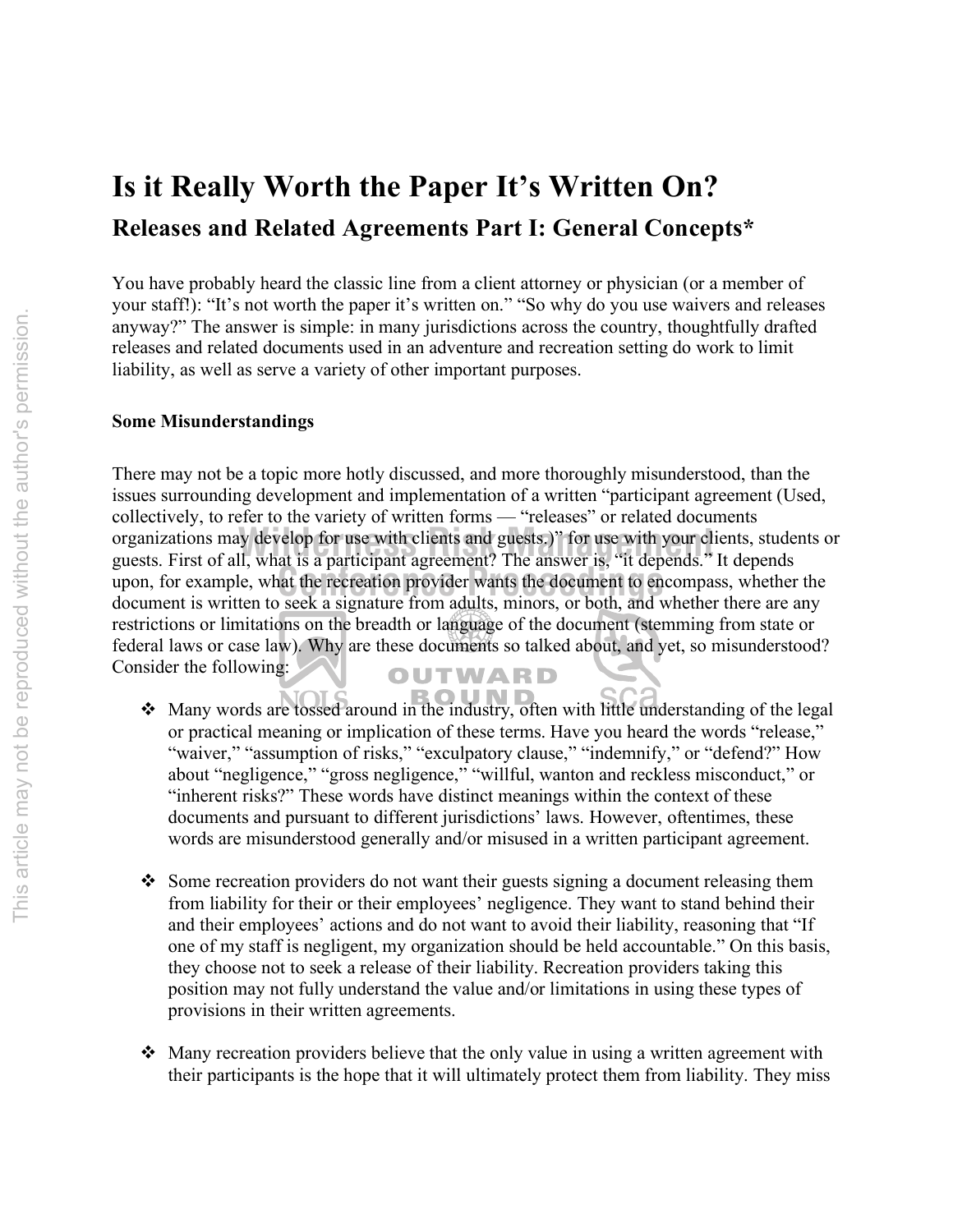the important point that these documents can have great value beyond this 'liability insulating' potential.

- Case law varies from jurisdiction to jurisdiction and from case to case. That is, courts in different jurisdictions (states) may have different rules for enforcing these types of documents, and oftentimes, the facts of a particular case will influence the court's ruling. To the casual observer, there may be little consistency or predictability among different courts' rulings — even in the same jurisdiction. In addition, most courts will review very closely, "with a fine tooth comb," any document that attempts to relieve a party from liability already allocated under the law. As a result, some documents will not be upheld or enforced, often leading to the conclusion that the documents are unreliable.
- Recreation and adventure providers assume that they can take their buddy's form, make a few changes, and create their own document, even if their buddy's operation is different and operates in a different state. When it doesn't work (the document doesn't hold up in court), people think that these forms are worthless.
- **Compinations difficult for hon-lawyers to understand (and some large Process) Wilders All any participant agreements contain lots of "legalese"** — that is, legal terms and word combinations difficult for non-lawyers to understand (and some lawyers and judges!).
- Many states have enacted state 'safety' or 'inherent risk' laws that attempt to outline, in part, the duties and responsibilities of recreation providers and participants in the event of injury or death to participants. Oftentimes, recreation providers assume that these laws free them from liability for injuries suffered by those engaged in recreational activities, and that, therefore, obtaining a release of liability is not necessary or important. (In most cases, this assumption is incorrect.)
- $\bullet$  Some recreation providers feel uncomfortable using a written form with their clients and guests. As a result, they apologize for using it, make statements discounting its value, or wait until the last minute to let their clients know that it must be signed. In other cases, they let the client cross out or delete certain parts of the written document. These actions can lead to problems in enforcing the document later on. Again, if the document is not enforced, the sentiment is that these documents "don't work."
- $\triangle$  Many recreation providers don't understand the law regarding minors (in most states, those under 18 yrs. of age), and how, if or when a minor can sign a participant agreement. In addition, they do not understand whether a parent can sign on the child's behalf. Again, state law varies greatly on these issues, contributing to the confusion.
- Many recreation providers believe that a written document can free them from all liability in the event of injury or death to a client. They believe it is an overall panacea, when, in fact, it isn't.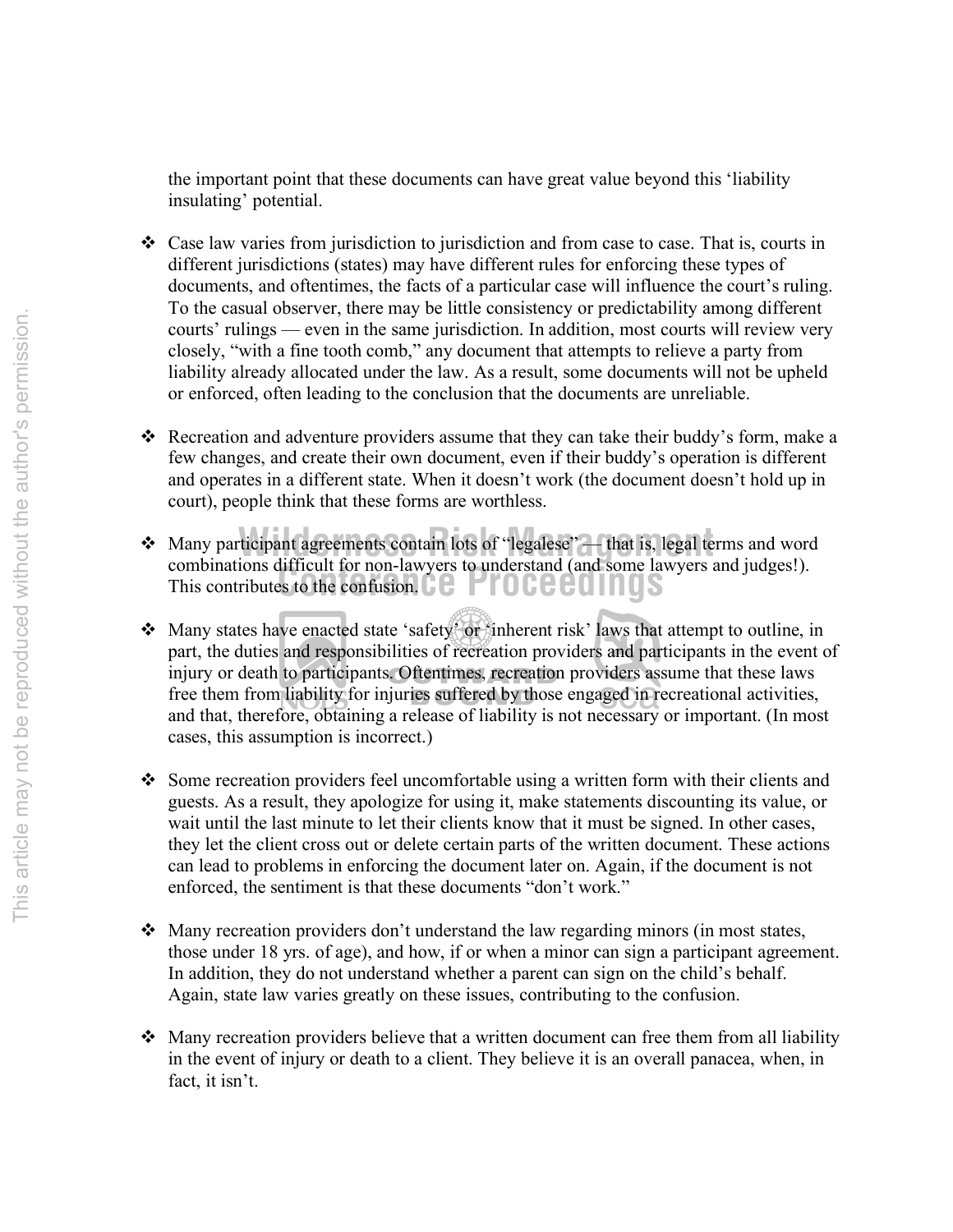These misunderstandings may leave many outdoor recreation providers exposed legally. Further, these misunderstandings and overall confusion prevent outdoor programs from taking advantage of the variety of benefits in using carefully prepared and appropriate agreements. When written poorly or used inappropriately, a participant agreement might not be worth the paper it's written on. However, when written and used well, it can be of tremendous worth to a program — and to its participants.

## **Just the Facts, Please**

To help dispel the confusion, here are some important points:

## **A. The Information Exchange**

**Wilders Risk Management Consider the Constitution** Consideration includes considerations of fundamental fairness to participants while engaging in appropriate risk management practices. An important take away: the participant agreement does not have to serve *only* as a vehicle for protecting the provider from potential liability. It can also serve as a tool to impart valuable information to the participant. Choosing to use a participant agreement with your clients and guests is more than simply attempting to avoid a lawsuit or minimize liability; it is part of fundamental fairness to participants while engaging in appropriate risk management practices.

**Conference Proceedings** Will be the information exchange: that critical information<br>We have written before about the value of the information exchange: that critical information flowing from provider to participant and from participant to provider (*Spring 2002)*. This flow of information (or lack of it!) can influence the rapport and understanding developed between provider and participant both before and during the trip or course, and, importantly, when and if incidents occur. A provider imparts information to participants in various ways, one of which can be through the effective use of a participant agreement.

Information is powerful, regardless of which way it is flowing. When the organization has taken the time to provide valuable and accurate information from the beginning, there is a better chance of building good rapport with participants, and the potential for fewer incidents. Furthermore, well-informed participants — and those that have "bought in" to the experience (and understand both the rewards and risks, and, importantly, their responsibilities) — may be better prepared, psychologically, to deal with discomforts, injuries and accidents and less inclined to take legal action.

## **B. What Does it Mean?**

The words you hear in conjunction with the use of a participant agreement *do* have distinct meanings. For example, a "written acknowledgment and assumption of inherent risks" (see below) is not a "release of liability." A "release" and a "waiver" are different ways of describing the same concept. If an organization seeks to obtain a release of its liability, it is attempting to avoid its liability in the event of harm to a participant. In turn, in signing the document, the participant is "waiving" or "releasing" his right to sue the provider for negligence. "Exculpatory" language is, generally, any language that attempts to shift liability already allocated under the law. The bottom line is, consult with experienced legal counsel to assist you in understanding the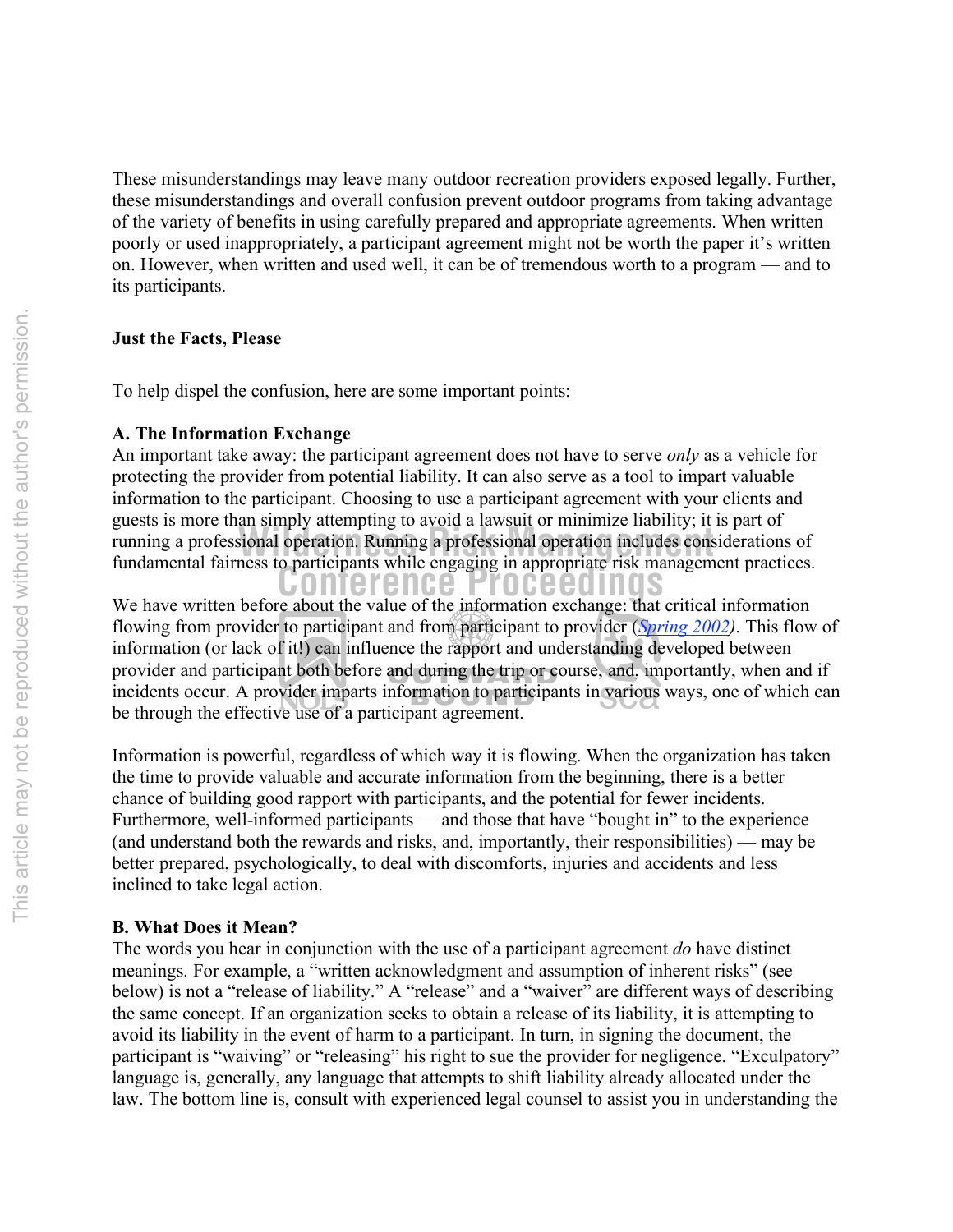meaning of these terms, in analyzing the law in your jurisdiction, and in drafting your participant agreement to accurately conform to the law.

#### **C. What Does the Document Do?**

A participant agreement can be different things and serve different purposes. Absent legal restrictions, developing a document that has some key elements can usually serve an organization in a variety of ways.

Importantly, these documents can provide participants with specific information concerning the activities and some of the risks associated with the activities. Participants can then make informed choices about whether to participate. If they choose to participate, they do so with knowledge of the risks involved and with the understanding that they will be responsible for injuries or death resulting from such risks, and resulting from provider's ordinary negligence, if that language is also covered in the document.

**Conference Proceedings** can also discourage a filing. **Wilderness Risk Management** Can assist in burnting a roundation or understanding and rapport between the<br>organization and participant, about the activities, risks and participant's own responsibilities, that The document can also serve to deter a party from filing a claim. As mentioned earlier, the document can assist in building a foundation of understanding and rapport between the ultimately reduces the likelihood of a lawsuit. Sometimes the document's anticipated strength

If a lawsuit is filed, the document can provide the potential for early dismissal of the case. If that is unsuccessful, the document can serve as evidence in trial that the participant was warned of the risks before engaging in the activity, assumed those risks, and thus is partially or wholly responsible for the resulting injury or damage (under a state's comparative fault laws). It is important to understand that an acknowledgment and assumption of risks is different then a release or indemnity agreement. Oftentimes, though, these two concepts are combined into one written document.

A participant agreement is oftentimes written to include an acknowledgment and assumption of "inherent and other risks." As we have discussed frequently, inherent risks are those risks, desirable and undesirable, that are integral to recreational activities. (Other risks may or may not be determined as inherent, but may be important to include in a document). In most jurisdictions, statutes or case law support the general doctrine that recreation providers have no duty to protect participants from the inherent risks of recreational activities, and no responsibility for injuries resulting from those risks. According to this "inherent risk" doctrine, courts in many jurisdictions (but not all!) agree that participants do not need to be informed about specific inherent risks in order to be held responsible for injuries resulting from those risks. The logic is, when participants voluntarily agree to participate, they impliedly assume the inherent risks of that particular sport or recreational activity. However, including a written description of some of the inherent (and other) risks and a provision outlining a participant's responsibility and express assumption of those risks, relays accurate and important information to the participant. In addition, it may ultimately influence a court in choosing to dismiss the case before trial, or provide evidence to support an assignment of all or a portion of the fault to the plaintiff under a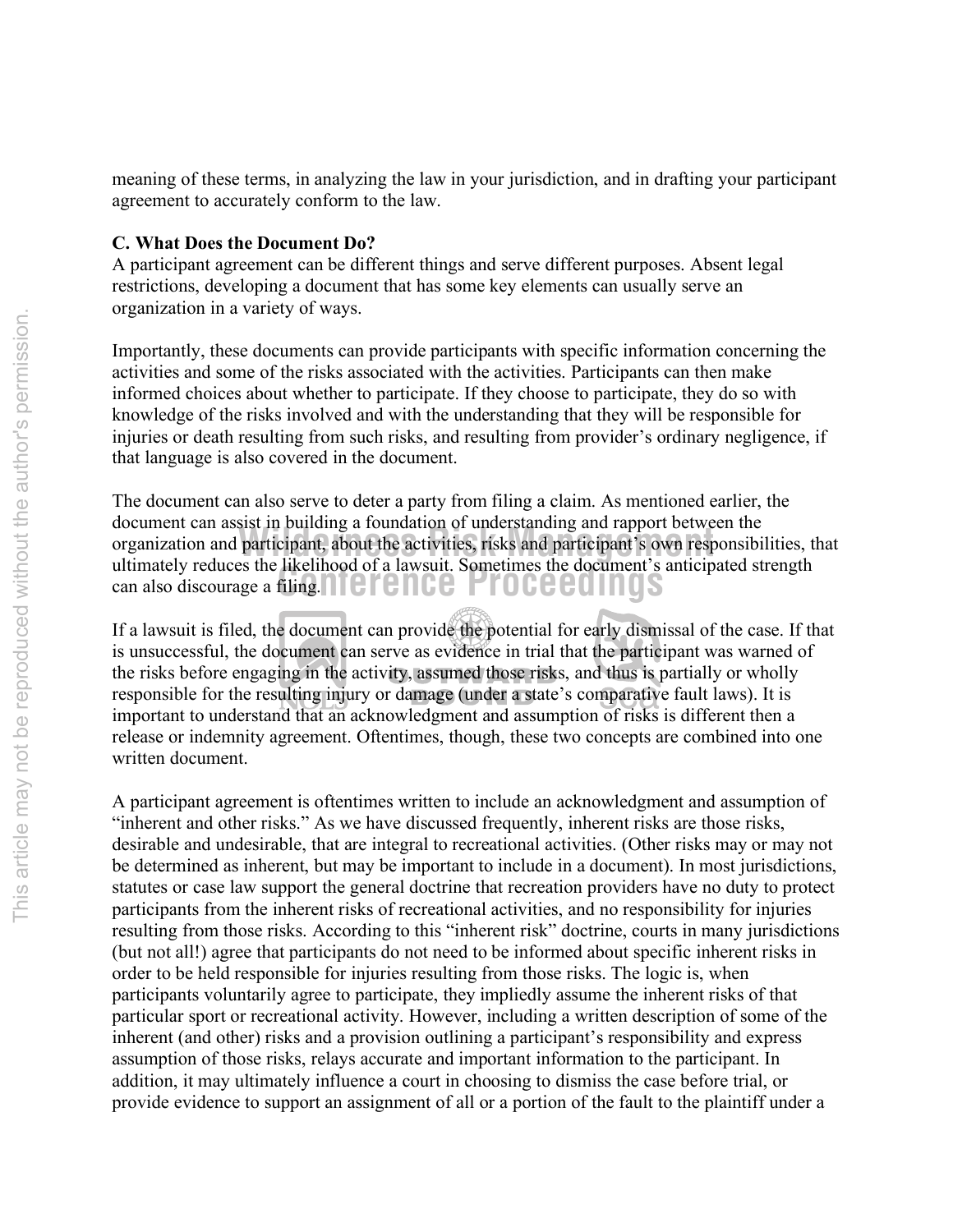jurisdiction's comparative fault laws (See above. See the *Spring 2003 GT Law Review*, for a discussion of the varying assumption of risk concepts.)

As mentioned above, a release of liability (one form of "exculpatory" language) is an attempt to shift liability already allocated under the law. Release language refers to that portion of a document wherein the provider shifts the responsibility for provider's negligence to the participant. In other words, the language basically excuses the provider from liability for injuries or death resulting from provider's ordinary negligence (the failure to exercise "reasonable care"). In most jurisdictions, a written document, if it meets certain conditions (as interpreted by a court), is effective to relieve a provider from liability for ordinary negligence. However, the document is generally *not* effective to relieve a provider from liability for gross negligence or willful, wanton or criminal misconduct (see our discussion of these concepts in the *Summer 2002 GT Law Review*). (A participant's agreement to indemnify is an agreement to reimburse the provider for claims brought against the provider by a third party — another type of exculpatory language.)

mury/ioss/ I his can be an important reason to include a release of hability<br>negligence in the participant agreement. provider negligence. In other words, did an inherent risk, or provider negligence, cause the injury/legal This see he an innegator to include a relaxe of liability for simple It is important to note that there is oftentimes a gray area in the law between inherent risks and injury/loss? This can be an important reason to include a release of liability for simple

In some circumstances you may be limited to an acknowledgment and assumption of risk type agreement. The National Park Service, for example, requires that those operating under a permit and engaging in activities with clients on those lands must use a standardized "Visitor's Acknowledgment of Risk (VAR) form (or some similar variation)" with their participants, if they choose to use a form at all. A similar policy has been adopted by some Forest Service regions. Although this VAR form has value, as it contains an acknowledgment and assumption, by the participant, of the activity(s)' inherent risks, it does not contain a release of liability for the provider's negligence. Note that your courses or programs may cross more than one type of land (e.g., federal, state, private). As a result, some land managers may consider allowing you to use one written form that incorporates this restrictive policy. Work with your land manager and legal counsel to consider this possibility, if you choose. (See the *Spring 2002 GT Law Review*, discussing these issues).

# **D. Work with Experienced Legal Counsel**

It is critical that organizations wanting to use some form of a release with their clients and guests consult with experienced legal counsel, familiar with the laws in their jurisdiction, to assist them in drafting the document. Here are a few reasons (we will address these issues in more detail in Part II of this article, *Winter 2003 GT Law Review*):

1. Documents that contain any "exculpatory" or "liability shifting" language will generally be strictly reviewed by the courts. Courts usually enforce these documents on a case-bycase basis, and only if they meet certain conditions. In other words, these documents are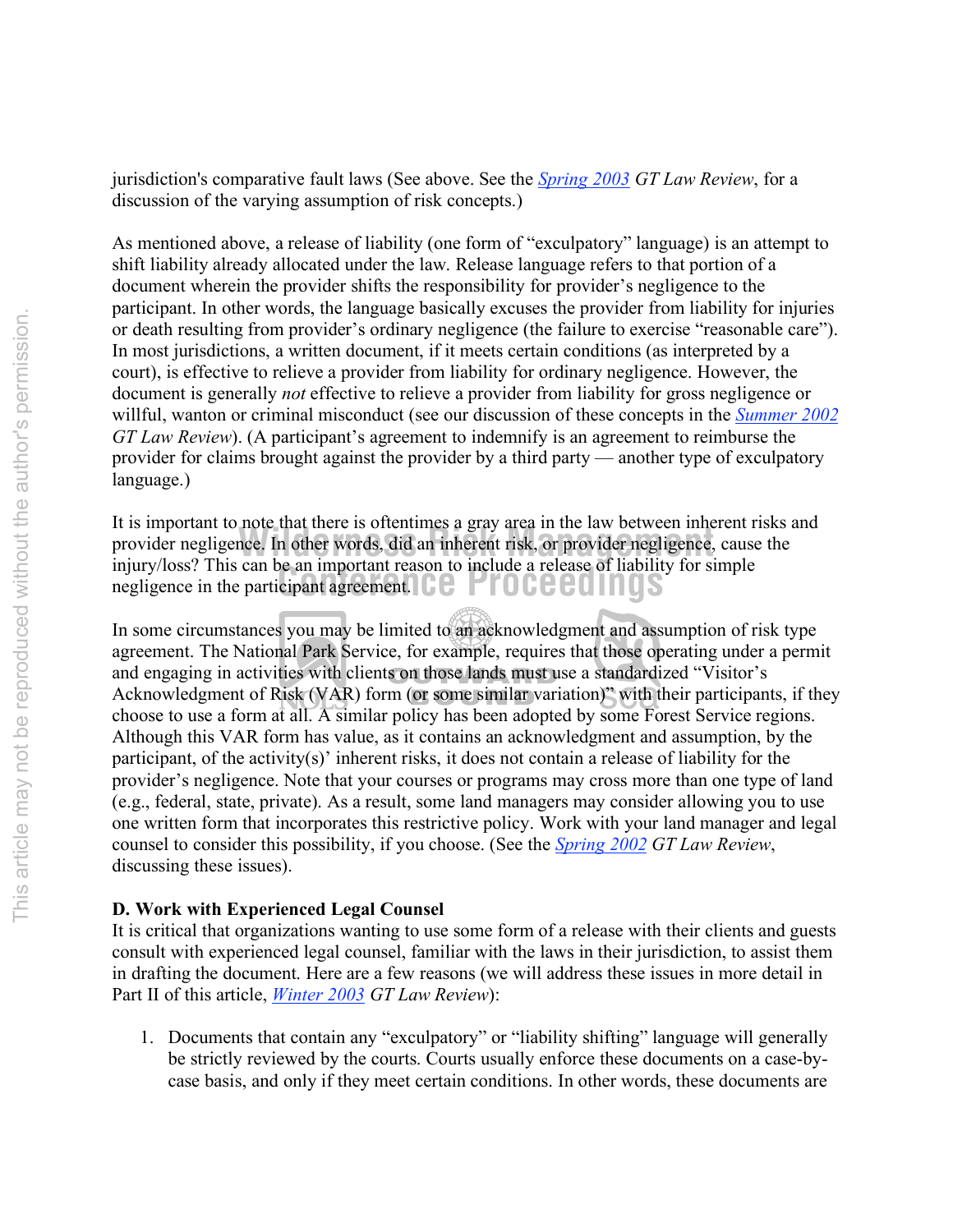not a "sure bet," and competent legal counsel can assist you in maximizing your chances that your particular document will ultimately be upheld if it is tested in the courts.

- 2. Unique state "inherent risk" or other laws may mandate requirements about agreement language, or have an effect upon the enforceability of the document.
- 3. Federal restrictions may apply for operations conducted under permit on federal lands (see above).
- 4. A state's particular case law may require that these types of documents be in a certain format, use certain language, or be restricted in some other way.
- 5. Does the document say what it means to say? Issues of clarity.
- 6. Issues regarding minors participating in your programs (see below).
- 7. The legal, practical and "informational" value of including a variety of other provisions or language in the agreement.
- with your insurance representative so that everyone is on the same page. 8. Insurance considerations. Does your insurance company have requirements about the type of agreement you will use with your participants? Do they understand if you are subject to federal permitting restrictions? Your attorney can communicate and coordinate

**Conference Interior Conference Processary is craft an agreement that says what you want it to** say and is consistent with your state<sup>2</sup>s law and your perticular operation. In that way, you<sup>2</sup>ll have say and is consistent with your state's law and your particular operation. In that way, you'll have the best potential for enforcing the document according to its terms, and you will have a document that relays accurate and important information about your operation.

OUTWARD

# **E. State Inherent Risk Laws**

**E. State Inherent Risk Laws**<br>Many states have enacted laws which attempt to codify the common law "inherent risk" doctrine. As stated earlier, the classic rule is that in agreeing to participate, a participant assumes the inherent risks of the recreational activity, whether known or unknown. The provider has no corresponding duty to protect the participant from these risks, and no liability for injuries resulting from these risks. State statutes define the scope of this "no duty" rule in the context of certain recreational activities (equine activities, skiing, baseball) or, in some cases, a wide variety of recreational activities. In most cases, these statutes *do not* extend to protect recreation providers from liability for their negligent conduct. In addition, some statutes require that certain language be included in any written document used with participants. Lastly, some jurisdictions (New Mexico included: see the *Berlangieri* case discussed in this issue) have ruled that the language of a state's inherent risk law effectively prohibits those providers from obtaining a written release of their liability for negligence. Other jurisdictions cite other state statutes as rationale for prohibiting use of a release in some contexts. Legal counsel can and should review applicable state inherent risk or other laws in developing an appropriate participant agreement for your organization.

## **F. One Size Doesn't Fit All**

Resist the temptation to cut and paste your buddy's form. Each individual or entity must balance the various aspects of their operation in making these business decisions and developing a form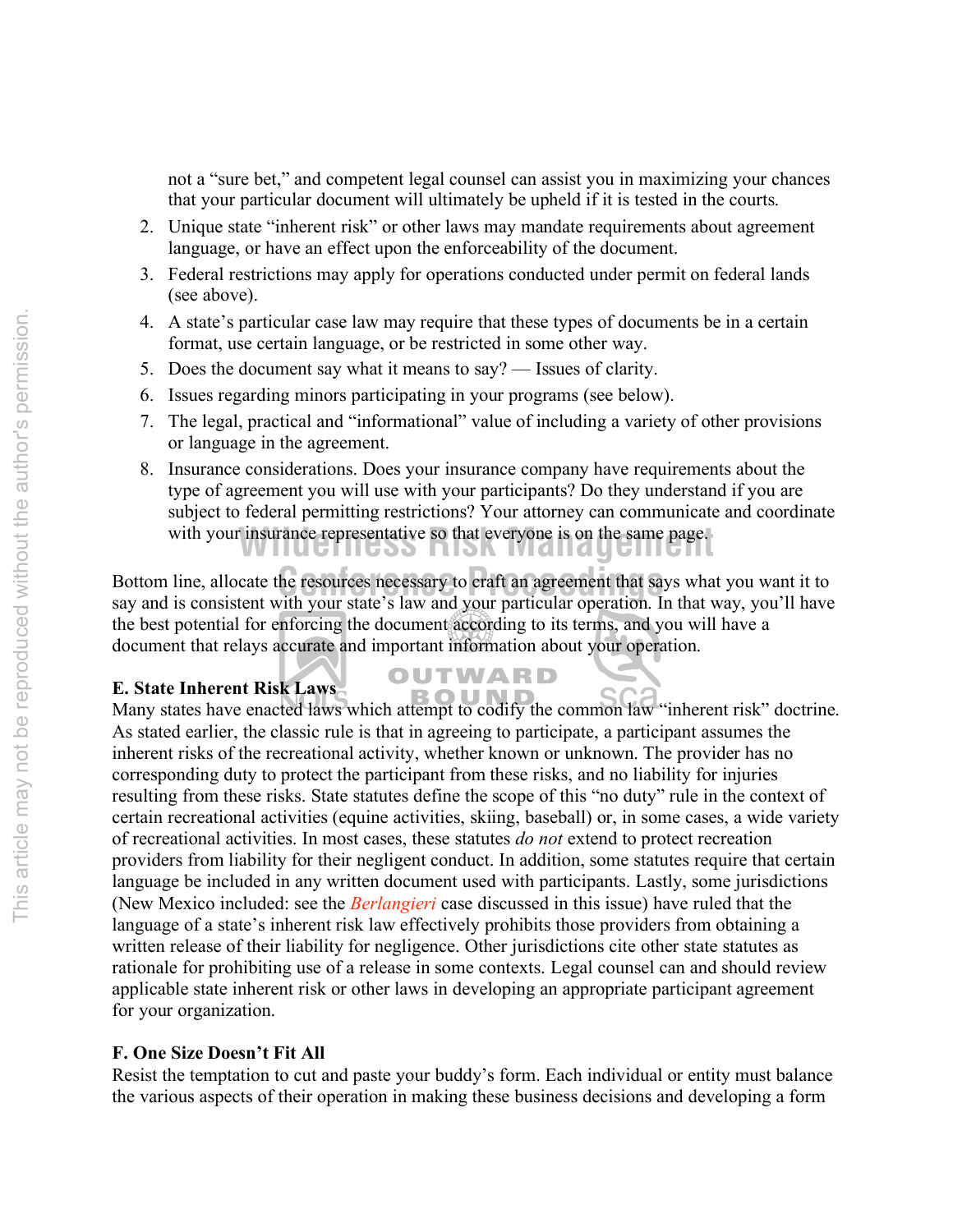consistent with their unique mission and operation. Don't go with Joe's form; wise use of experienced legal counsel (see above) is worth it to you.

## **G. Form Implementation**

Educate your staff about the proper use and implementation of the participant agreement you choose. For example, don't let participants cross out words or provisions before they sign. In addition, don't wait until the last minute to inform your guests that they will need to sign a form. Obviously, if you offer day trips, your ability to give advance notice is different than that for a 3 week program signed up for months in advance. However, each of the above practices can impact or threaten the ultimate enforceability of the participant agreement. Legal counsel can assist in educating you and your staff about these form implementation issues.

## **H. Consistency of Information**

a brochure stating, we will promise you a safe trip. Inconsistent statements can sometimes be<br>used by an injured party (in a lawsuit later on) to argue that the participant agreement should not s, one document of statement should not contradict ahother. For example, consider a gatacterization comment in passing: "Go ahead and sign this, it's not worth the paper it's written on anyway," or On a similar note, your brochure, website, video, pre-trip talk or staff comments, and other information distributed to clients, guests and the general public should be consistent with the language included in your participant agreement, and the agreement's meaning and intent. That is, one document or statement should not contradict another. For example, consider a guide's a brochure stating, "we will promise you a safe trip." Inconsistent statements can sometimes be be enforced, or that the inconsistent statement formed a separate contract with the organization that was somehow violated, resulting in the injury.

#### **I. Minor Participants**

OUTWARD Using participant agreements with minors (in most states, those under the age of 18) is a tricky issue, and one dealt with differently in different jurisdictions. Take a look at our article "A Not So Minor Problem" (*Summer 2003 GT Law Review*), discussing these issues. A minor is not capable of releasing his or her own rights to sue for negligence in a pre-injury release form. (Minors are not competent to enter into contracts. If they do, the contract is "voidable" — that is, they can reject ("disaffirm") the contract when they reach adult age.) Further, in most states ruling on the issue, parents are not capable of releasing the child's rights on their behalf (Colorado, Ohio, Massachusetts, Connecticut and a few other states allow the parents release of the child's rights in certain circumstances). However, a minor is capable of assuming risks in many cases (this can be age dependent and influenced by state case law), and a parent is usually able to release their own rights in relation to injury to the child. Importantly, it is critical to employ competent legal counsel to assist you in determining how to craft a document, potentially, for both the parent and child's signature, containing appropriate language.

#### **J. No Excuse to Relax!**

Remember, the use of a written participant agreement is not an overall panacea. An organization that takes the position "I just need a release of liability and then I am good to go" is not considering the bigger picture. As we've said before, running a professional and quality program, and engaging in comprehensive risk management practices, are probably the most important ways to minimize your potential legal exposure. Developing a solid participant agreement for use